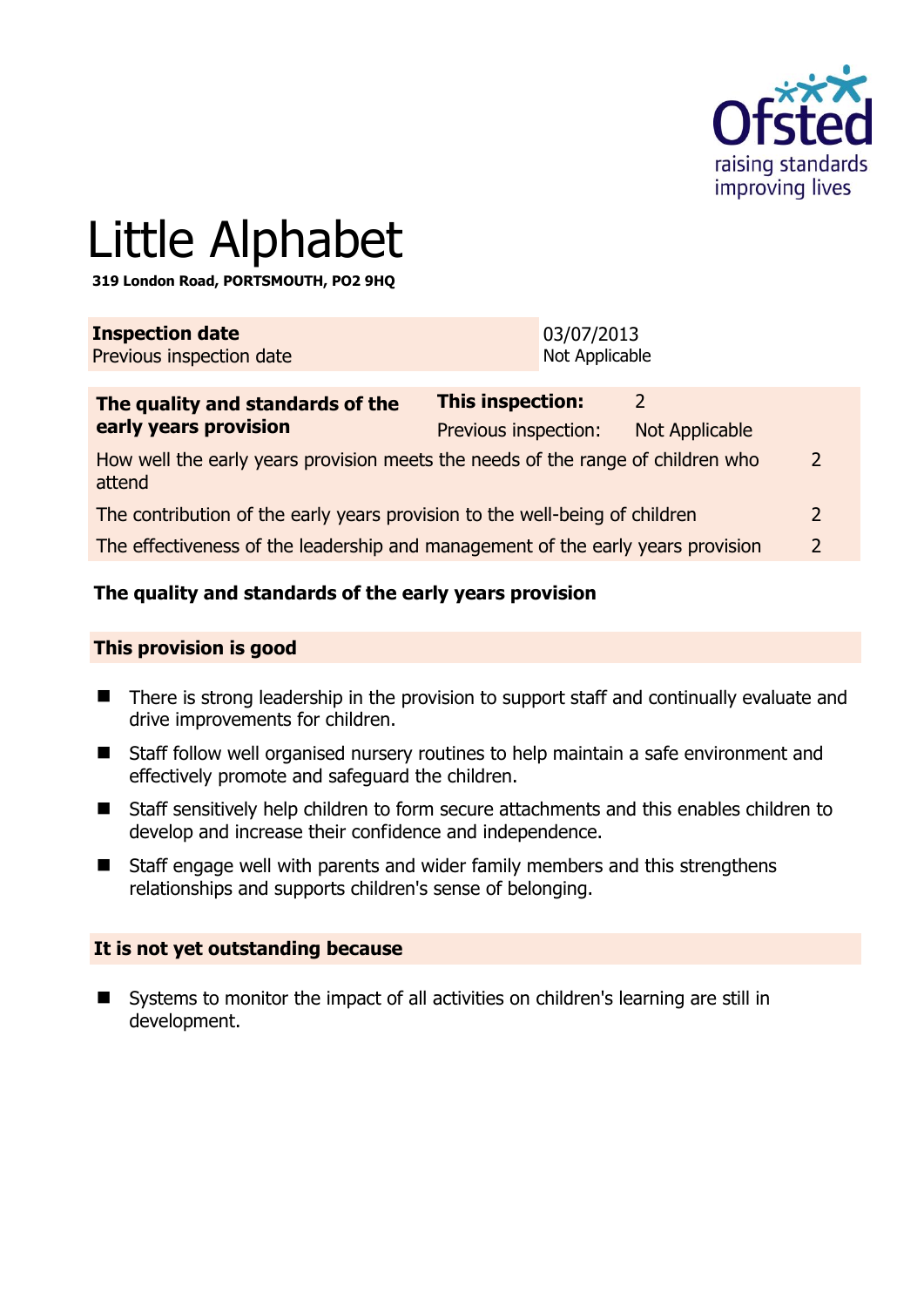# **Information about this inspection**

Inspections of registered early years provision are:

- scheduled at least once in every inspection cycle the current cycle ends on 31 July 2016
- scheduled more frequently where Ofsted identifies a need to do so, for example where provision was previously judged inadequate
- **•** brought forward in the inspection cycle where Ofsted has received information that suggests the provision may not be meeting the legal requirements of the Early Years Foundation Stage or where assessment of the provision identifies a need for early inspection
- **•** prioritised where we have received information that the provision is not meeting the requirements of the Early Years Foundation Stage and which suggests children may not be safe
- scheduled at the completion of an investigation into failure to comply with the requirements of the Early Years Foundation Stage.

# **Inspection activities**

- The inspector arrived and showed identification documents.
- The inspector viewed the premises and observed staff and children's activities.
- The inspector jointly observed and discussed activities with the provider.
- The inspector viewed a range of documentation.
- The inspector provided feedback and gave the inspection judgements.

**Inspector** 

Christine Clint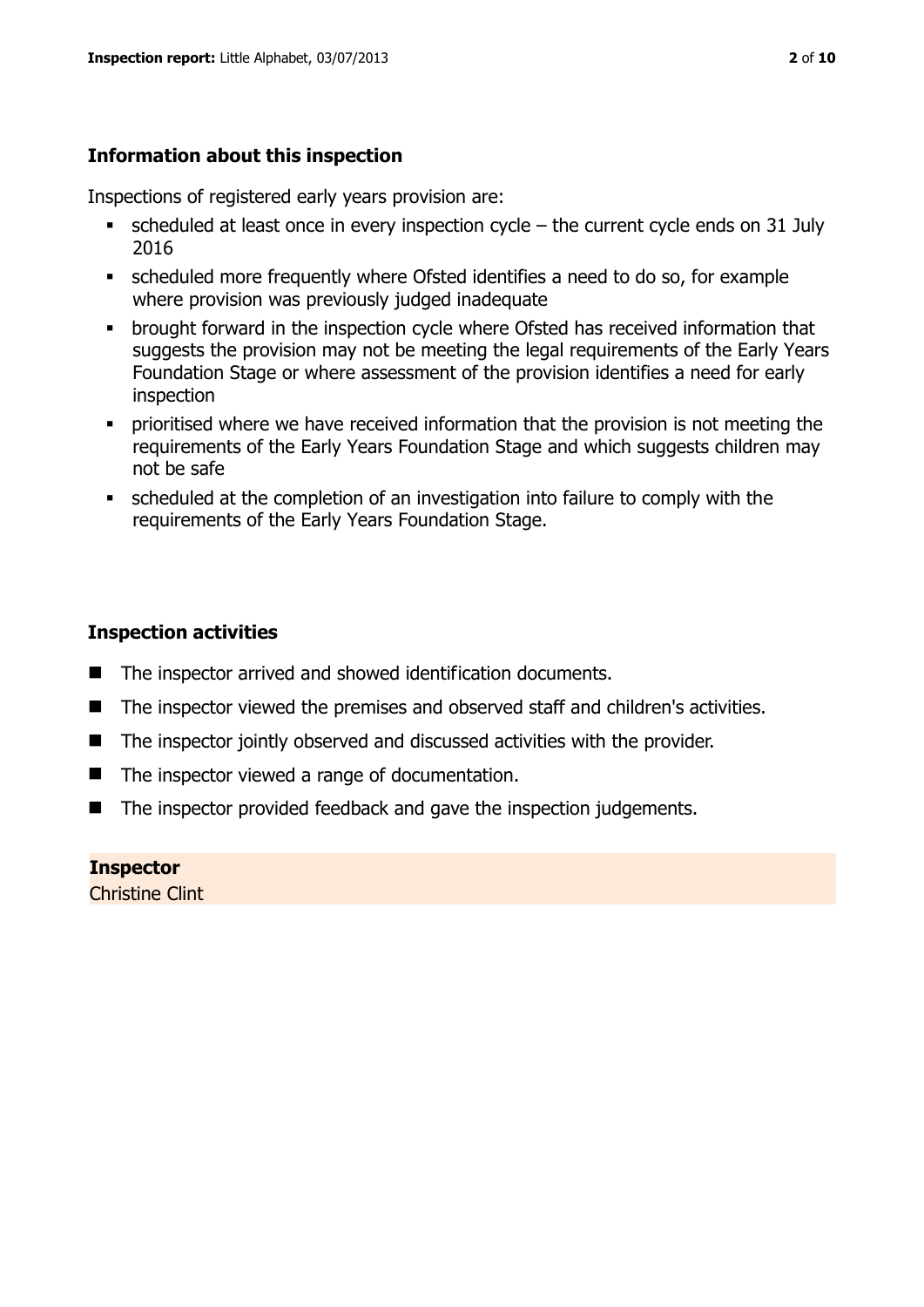#### **Full Report**

#### **Information about the setting**

Little Alphabet nursery registered in 2012. It is the second nursery registered by the provider and operates from a building close to the main nursery in the North End area of Portsmouth in Hampshire. Children attending this nursery are all under two years. The premises are for the sole use of the nursery and there is a fully secure outdoor play area. Children have a large playroom with a separate area for non-mobile babies. There is a quieter playroom, a messy play room and a sleep room. The provision is registered on the Early Years Register and there are currently 35 children on roll. There are seven staff, of whom six have appropriate early years qualifications. The nursery is open from Monday to Friday 7.30am until 6pm for 51 weeks of the year, closing for one week over the Christmas period.

#### **What the setting needs to do to improve further**

#### **To further improve the quality of the early years provision the provider should:**

■ enhance systems to monitor and evaluate activities provided to children in order to develop and enhance children's progress further.

#### **Inspection judgements**

#### **How well the early years provision meets the needs of the range of children who attend**

The provider and staff have a clear understanding of the learning needs of very young children. They have effectively organised the nursery to enable babies and toddlers to crawl, shuffle and learn to walk freely in a wide area. This provides many opportunities for them to investigate, handle items and learn to move their bodies. Staff fully understand that these early skills are fundamental to all children's learning and development. Children become curious and they are encouraged to be adventurous. Staff are happy, smiling and positive and this encourages children to respond and communicate through sounds and gestures. Staff use all daily routines as well as activities to encourage children's understanding and learning, for example, explaining what they are doing, and why, when they change nappies. Children can see their reflection in mirrors above them while being changed and this keeps them engaged. Staff sing to children frequently and spontaneously and this calms and reassures them. Children learn to follow actions to songs and rhymes and this increases their early understanding of the meaning of words. They learn to communicate through actions and gestures.

Children have many opportunities to begin to understand counting. For example, staff count one, two when children are learning to manage the low steps. Staff include counting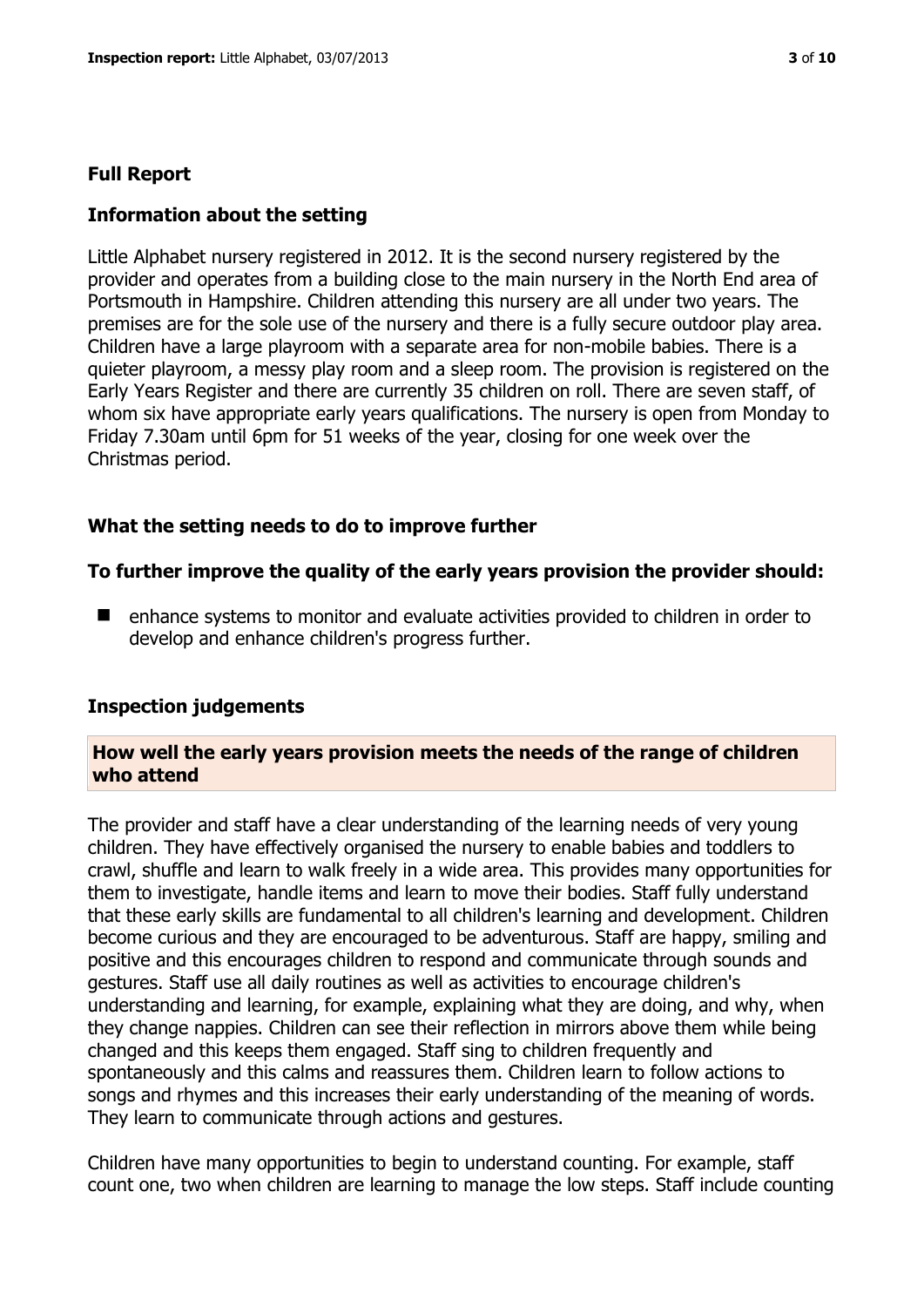in low numbers when children handle items and when they have fruit at snack time. This frequent repetition fosters children's interest and helps their developing language and number skills.

Staff encourage children to use chalks on the blackboard and praise them for making marks. Children hold the chalks well and capably create patterns. Staff name colours and match these together to show the children. Children take part in painting and printing activities regularly to extend their physical skills, develop their language and their understanding of the world around them. Children show strong interest in books and staff use these opportunities to encourage younger children to 'read' from pictures. They sit together explaining what they can see and children show close interest and take part by pointing to the pictures. Children learn to turn the pages appropriately and this level of interest clearly develops children's future reading skills.

Overall, there are well organised and effective systems in place to record and assess children's individual progress in learning. Staff gather information about children's very early learning skills to use for the progress check for two year old children. This information is recorded for sharing with staff in the next stage of the nursery provision. Staff gain comprehensive details from parents for children's starting points and they use these to plan for children's individual learning. Staff recognise children's capabilities and plan in advance to ensure that young children have opportunities to make progress across all aspects of learning. The provider is aware of monitoring children's overall progress in the nursery and there are high levels of expectation for each child attending. However, systems to monitor the success of individual activities and their impact on children's learning, are still in development. As a result, while children all progress well, the staff do not take all opportunities to improve children's individual progress as quickly as possible.

The providers and staff include very positive systems to engage with parents and this encourages parents to share information about children's development at home. Parents are invited to take part in activities and this enables them to understand how staff encourage children's learning through play. The children's records of learning reflect all shared information and follow children on to their next stage of learning in the nursery provision.

# **The contribution of the early years provision to the well-being of children**

Children show increasing levels of confidence; they form secure attachments and eagerly respond to key person staff throughout the day. Staff encourage younger children's emotional development through offering continual reassurance and by being happy, smiling and positive. Staff show high levels of skill and sensitivity to meet individual children's needs and this supports children's sense of belonging and helps them to feel secure.

The daily opportunity for children to freely move and explore their surroundings encourages children to make progress in becoming independent. Children crawl and toddle to find items of interest; they hold and handle toys and resources that are easily accessible. This increases their decision making and develops their physical strength and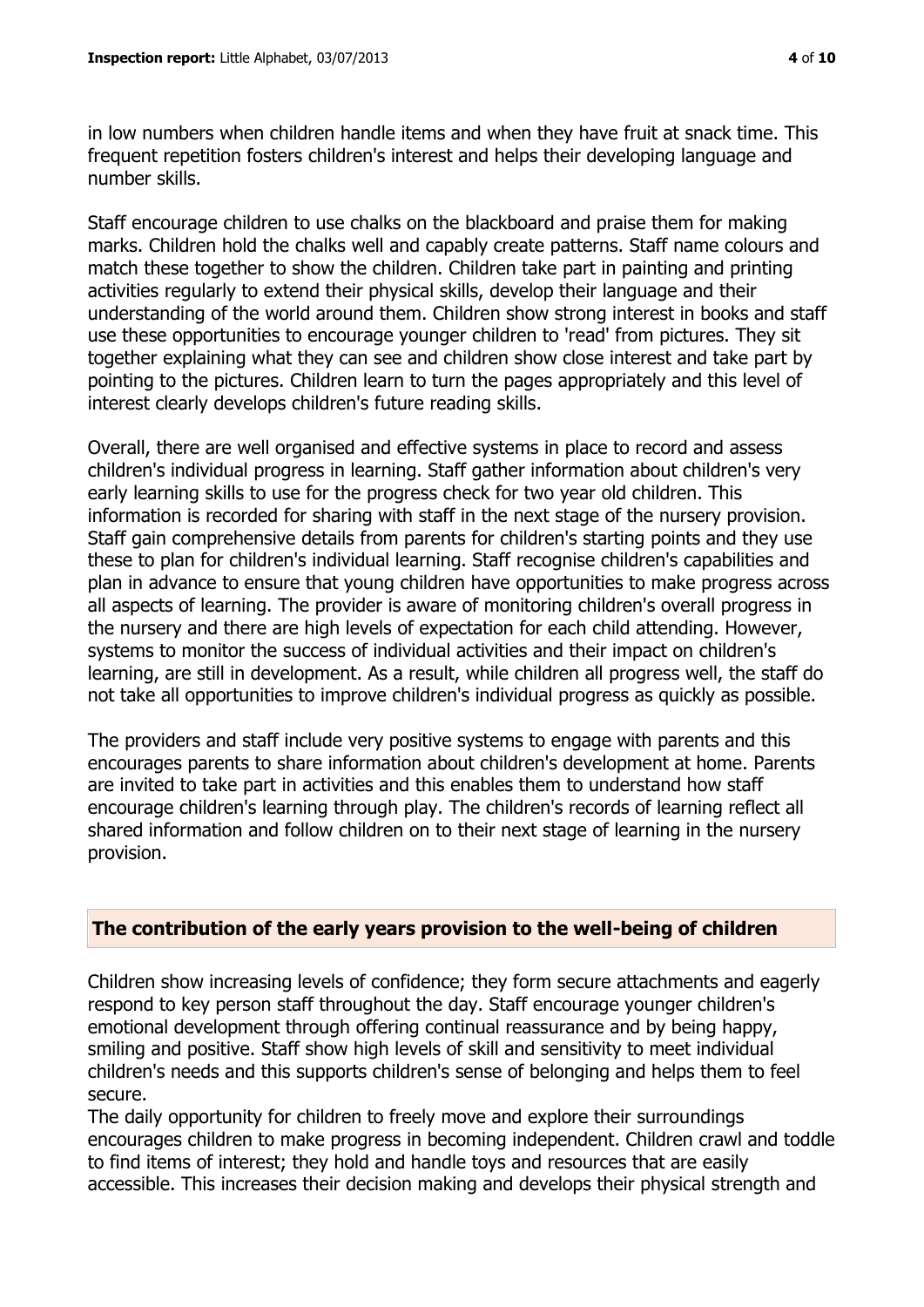ability. Staff recognise younger children's level of interest and often provide items for children to feel and discover. For example, brushes with hard and soft bristles for children's sensory development. Younger children are keen to watch the movement of glittery water in plastic bottles as they turn these in different directions. Most activities in the nursery help younger children to develop physically and because of their age range there are high levels of staff supervision. However staff recognise and encourage independent movement, for example when children learn to competently manage the two steps between playrooms. These small steps of supervised independence increase children's understanding of risks.

Staff effectively promote children's good health through constantly encouraging active play both indoors and outside. They often talk about the weather and this helps children to understand when the sun is too hot and they need protection. Staff provide healthy snacks for children and follow well organised routines. They always explain as they clean babies and toddler's hands before children feed themselves. Through these daily routines very young children are learning the importance of good hygiene to maintain their health. Younger children show they are eager to eat the fruit and vegetables and they have plenty of drinks available throughout the day. Staff are good roles models and they are well deployed at all times. They maintain clear boundaries at meal times to encourage very young children to learn the routines. This promotes positive behaviour and increases opportunities for children to learn social skills. There is a stimulating well-resourced environment that encourages children's learning across a wide range of experiences.

Younger children have regular opportunities to meet and develop relationships with children and staff from the sister nursery. The nurseries are in close proximity and children and staff visit at times. This develops children's wider understanding and prepares them moving on in their learning.

# **The effectiveness of the leadership and management of the early years provision**

There is strong leadership in the provision and successful systems of organisation are in place to motivate staff. This takes place through a good balance of shared responsibilities and this encourages staff to learn and support children's progress. Consequently the providers and staff have a very clear understanding of their responsibilities to protect children and meet the learning and development requirements. The provider is establishing systems to enable her to monitor children's overall progress and close any gaps in children's levels of achievement.

The nursery has clear and well explained procedures in place to meet all regulatory requirements. Staff know and become familiar with these as they progress through the fully documented induction process. The providers have established comprehensive clearance systems for all staff, supported by detailed documentation. Newly introduced supervision and appraisal systems show that providers maintain children's safety by updating all staff details regularly. Staff have high levels of understanding about protecting children and they all complete training to ensure they know how to follow any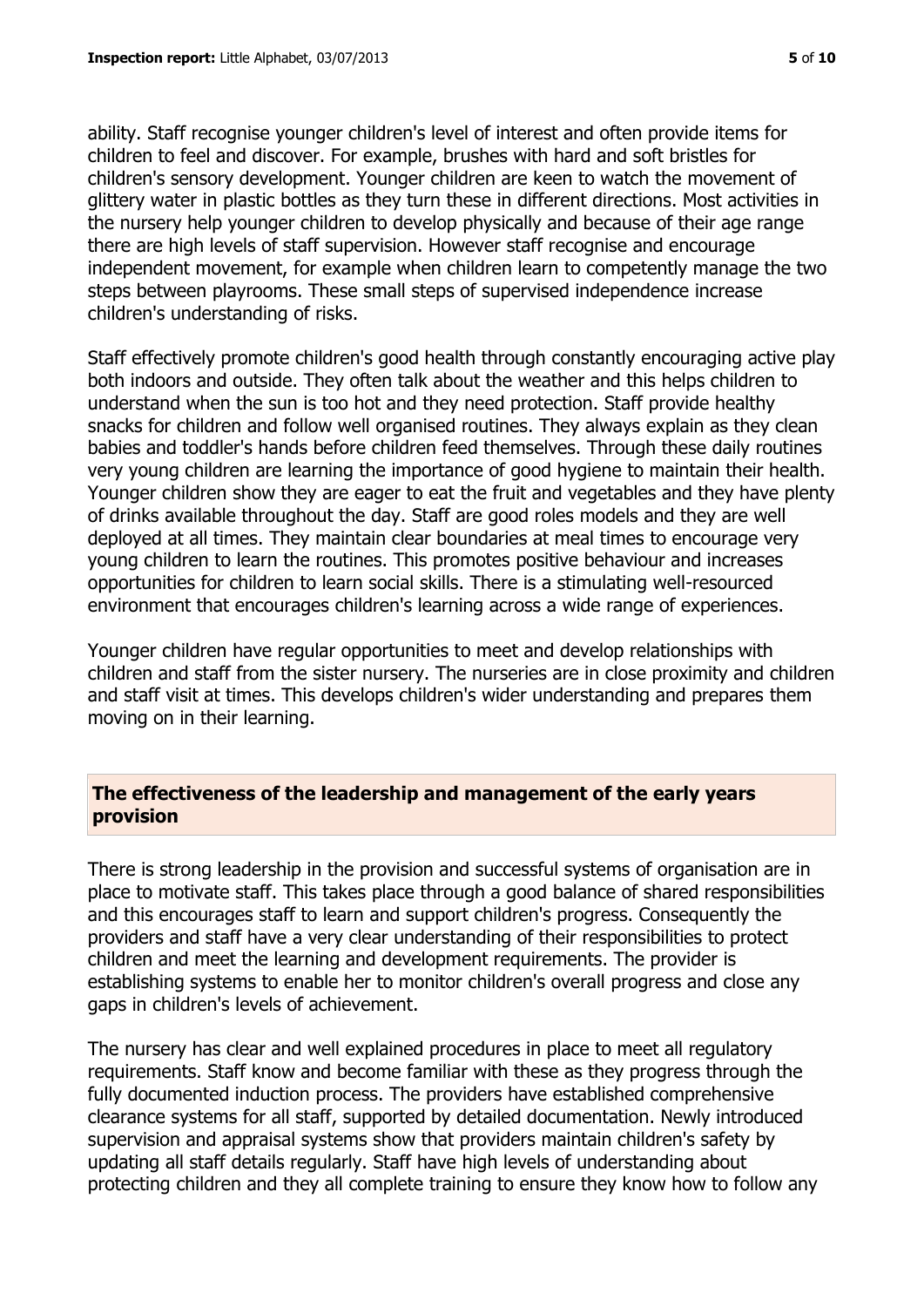procedures and refer concerns.

Most staff in the nursery are qualified and other staff are currently training through an apprenticeship scheme. Staff work together well and the opportunity to effectively learn from each other shows how staff are keen to drive improvements. For example, staff have included and shared information when they have successfully tracked children's play. This has resulted in re-organising the areas to encourage children's use of resources and space at times. Many smaller ideas from staff, parents and the providers have led to evaluating wider nursery provision. This has resulted in improvements to daily routines or benefitting the children's individual needs. These changes clearly show how the nursery adapts and how the providers are determined to develop progressively in driving improvements.

There is a clear willingness to work with other providers who share children's care and the nursery staff include this system with their sister nursery in the locality. This shared information increases staff understanding of children's progress and enables them to promote children's learning.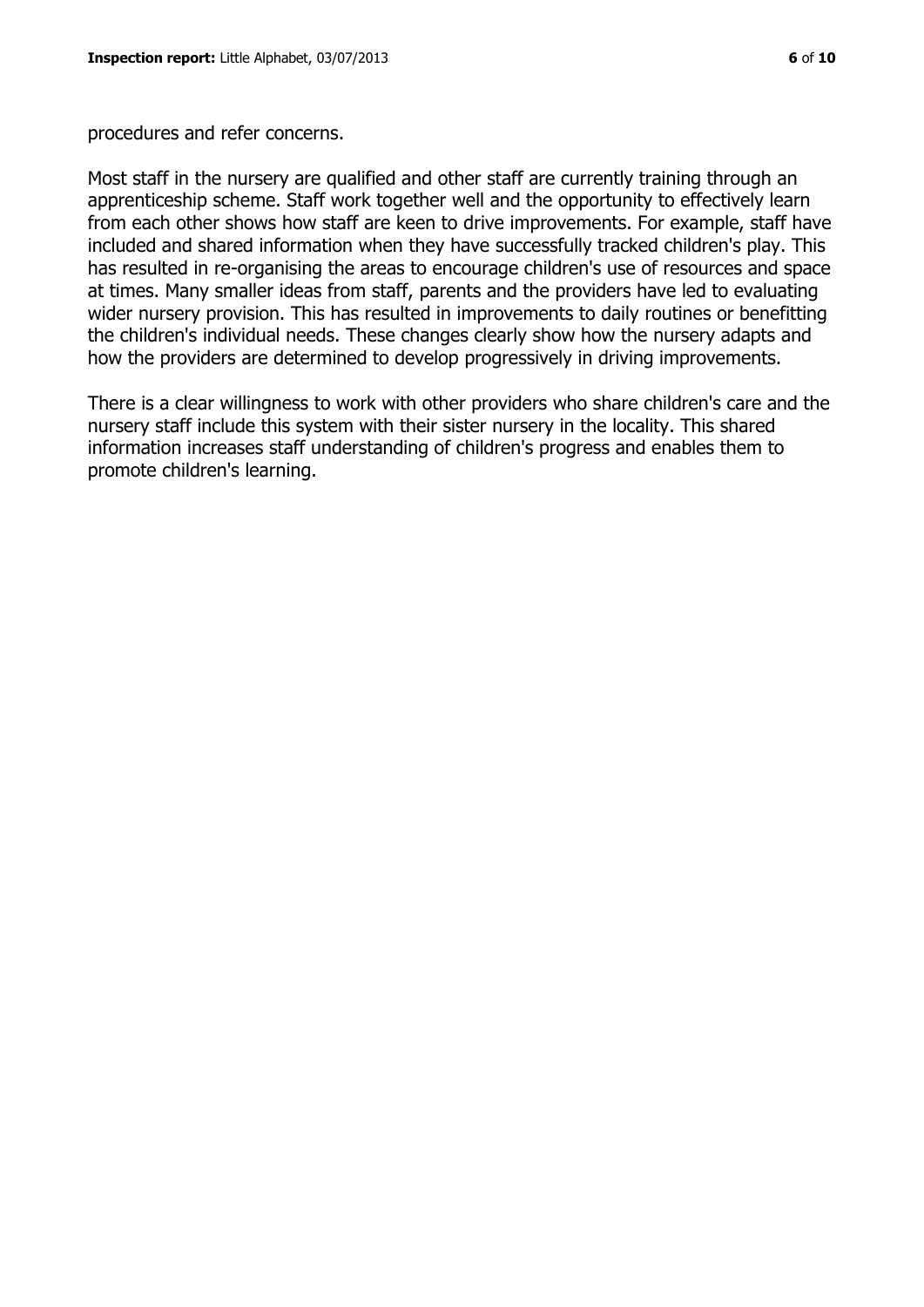# **What inspection judgements mean**

# **Registered early years provision**

| <b>Grade</b> | <b>Judgement</b> | <b>Description</b>                                                                                                                                                                                                                                                                                                                                                                 |
|--------------|------------------|------------------------------------------------------------------------------------------------------------------------------------------------------------------------------------------------------------------------------------------------------------------------------------------------------------------------------------------------------------------------------------|
| Grade 1      | Outstanding      | Outstanding provision is highly effective in meeting the needs<br>of all children exceptionally well. This ensures that children are<br>very well prepared for the next stage of their learning.                                                                                                                                                                                   |
| Grade 2      | Good             | Good provision is effective in delivering provision that meets<br>the needs of all children well. This ensures children are ready<br>for the next stage of their learning.                                                                                                                                                                                                         |
| Grade 3      | Satisfactory     | Satisfactory provision is performing less well than expectations<br>in one or more of the key areas. It requires improvement in<br>order to be good.                                                                                                                                                                                                                               |
| Grade 4      | Inadequate       | Provision that is inadequate requires significant improvement<br>and/or enforcement action. The provision is failing to give<br>children an acceptable standard of early years education and/or<br>is not meeting the safeguarding and welfare requirements of<br>the Early Years Foundation Stage. It will be inspected again<br>within 12 months of the date of this inspection. |
| Met          |                  | The provision has no children on roll. The inspection judgement<br>is that the provider continues to meet the requirements for<br>registration.                                                                                                                                                                                                                                    |
| Not met      |                  | The provision has no children on roll. The inspection judgement<br>is that the provider does not meet the requirements for<br>registration.                                                                                                                                                                                                                                        |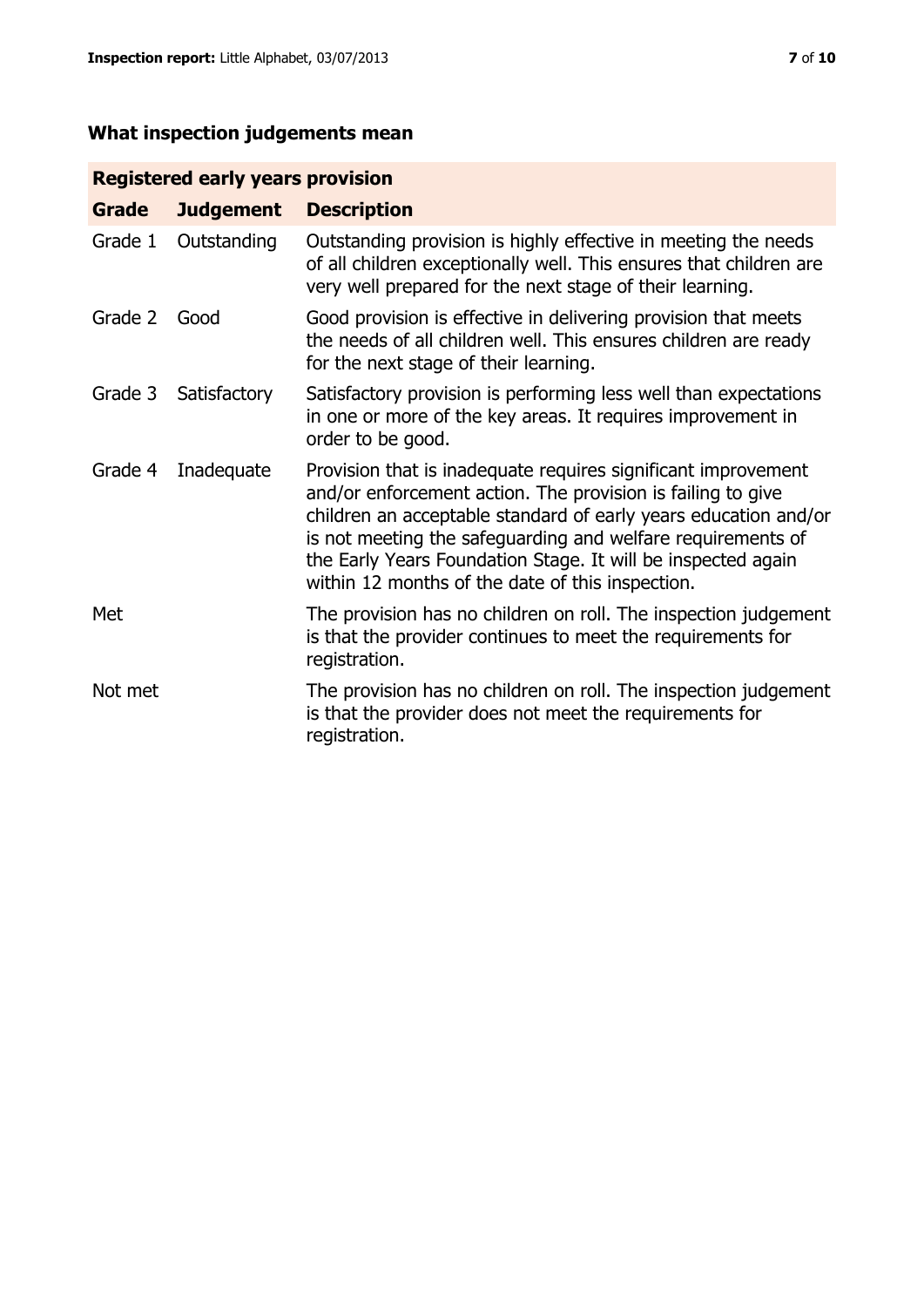### **Inspection**

This inspection was carried out by Ofsted under sections 49 and 50 of the Childcare Act 2006 on the quality and standards of provision that is registered on the Early Years Register. The registered person must ensure that this provision complies with the statutory framework for children's learning, development and care, known as the Early Years Foundation Stage.

# **Setting details**

| Unique reference number       | EY451629                 |
|-------------------------------|--------------------------|
| <b>Local authority</b>        | Portsmouth               |
| <b>Inspection number</b>      | 899162                   |
| <b>Type of provision</b>      | Full-time provision      |
| <b>Registration category</b>  | Childcare - Non-Domestic |
| <b>Age range of children</b>  | $0 - 5$                  |
| <b>Total number of places</b> | 21                       |
| Number of children on roll    | 35                       |
| <b>Name of provider</b>       | Anderson & Brett Ltd     |
| Date of previous inspection   | not applicable           |
| <b>Telephone number</b>       | 02392 177020             |

Any complaints about the inspection or the report should be made following the procedures set out in the guidance *'Complaints procedure: raising concerns and making complaints* about Ofsted', which is available from Ofsted's website: www.ofsted.gov.uk. If you would like Ofsted to send you a copy of the guidance, please telephone 0300 123 4234, or email enquiries@ofsted.gov.uk.

# **Type of provision**

For the purposes of this inspection the following definitions apply:

Full-time provision is that which operates for more than three hours. These are usually known as nurseries, nursery schools and pre-schools and must deliver the Early Years Foundation Stage. They are registered on the Early Years Register and pay the higher fee for registration.

Sessional provision operates for more than two hours but does not exceed three hours in any one day. These are usually known as pre-schools, kindergartens or nursery schools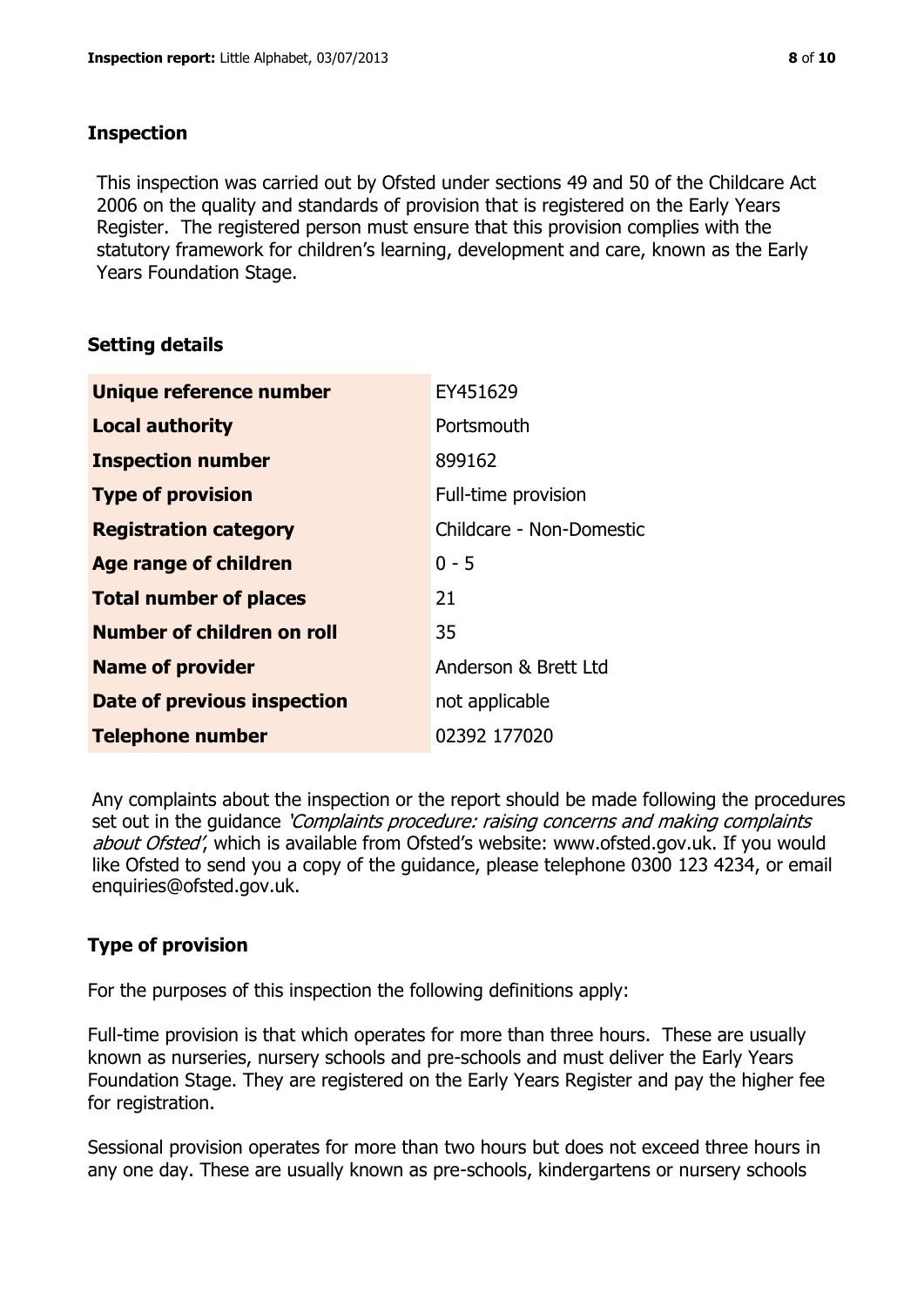and must deliver the Early Years Foundation Stage. They are registered on the Early Years Register and pay the lower fee for registration.

Childminders care for one or more children where individual children attend for a period of more than two hours in any one day. They operate from domestic premises, which are usually the childminder's own home. They are registered on the Early Years Register and must deliver the Early Years Foundation Stage.

Out of school provision may be sessional or full-time provision and is delivered before or after school and/or in the summer holidays. They are registered on the Early Years Register and must deliver the Early Years Foundation Stage. Where children receive their Early Years Foundation Stage in school these providers do not have to deliver the learning and development requirements in full but should complement the experiences children receive in school.